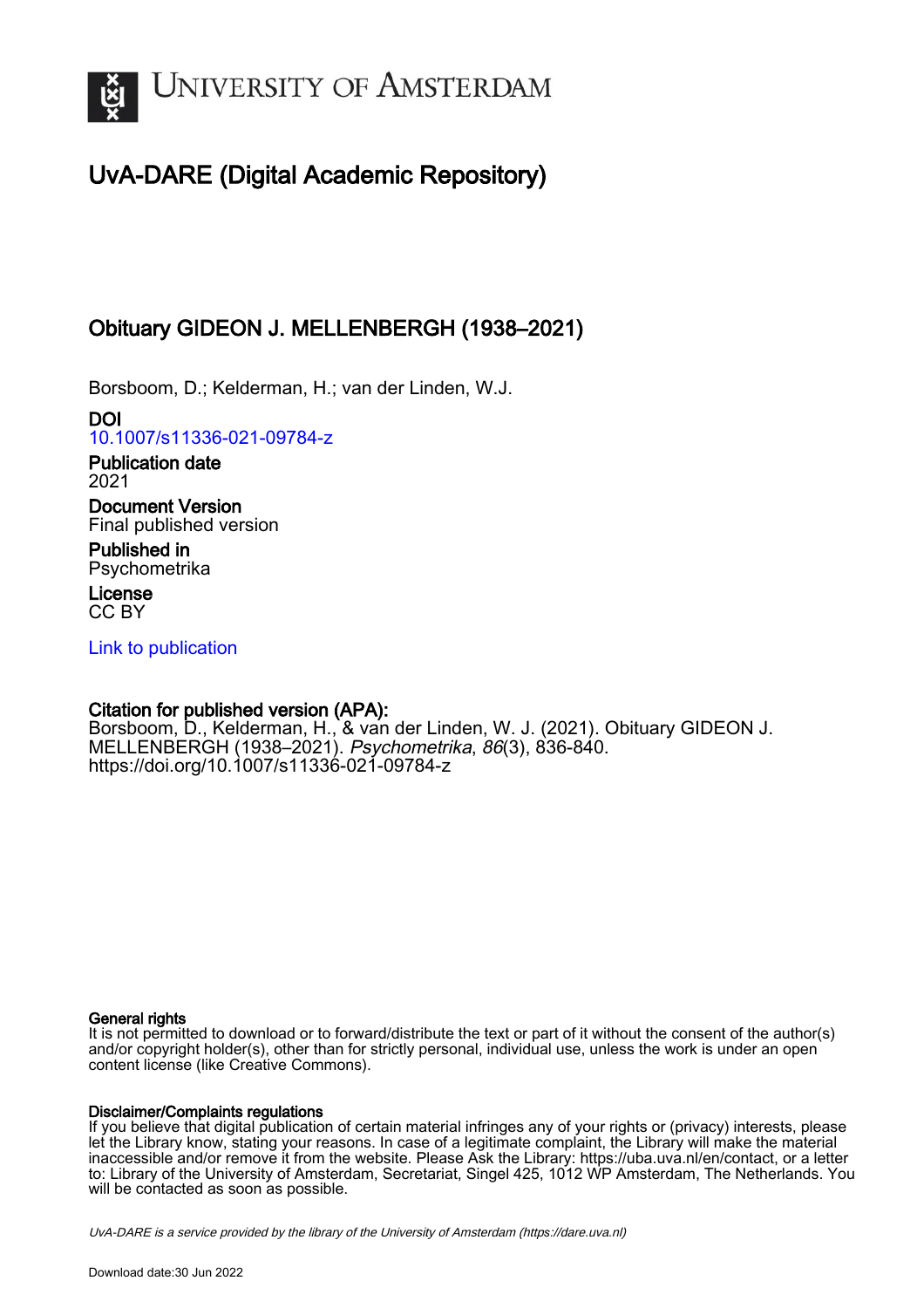

### OBITUARY GIDEON J. MELLENBERGH (1938–2021)

DENNY BORSBOOM<sup>O</sup> UNIVERSITY OF AMSTERDAM Henk Kelderman LEIDEN UNIVERSITY Wim J. van der Linden UNIVERSITY OF TWENTE

Gideon Jan Mellenbergh (known as Don to his friends and colleagues) was born in Amsterdam on August 9, 1938, and passed away in the same city on March 27, 2021. Don was a major force in the Dutch psychometric community. He was one of the founders of the Interuniversity Graduate School of Psychometrics and Sociometrics (IOPS) that united the Ph.D. programs in the Netherlands and Flanders, and which he directed between 1987 and 2000. He was a member of the Royal Dutch Academy of Sciences (KNAW), served on the boards of the Netherlands Organization for Scientific Research and National Institute of Educational Measurement, and presided accreditation committees to evaluate Dutch and Flemish university programs. Don was a connecting figure who was able to build and maintain good relationships with all members of the Dutch psychometric community, even where there were passionate differences of opinion about psychometrics. He did not care for schools of thought; he only distinguished between good and bad research—and disliked the latter. This motivated a lifelong quest to improve research methods in psychology.

Don attended *Hervormd Gymnasium* in Amsterdam, a six-year secondary school for gifted students with a curriculum consisting of six mandatory languages (including Greek and Latin), from which he graduated in 1957 with a specialization in the natural sciences and mathematics. After shortly considering to enroll in the college of physical education—Don was an accomplished basketball player—he attended the six-year psychology program at the University of Amsterdam. Don was not very impressed with the curriculum until he met Adriaan de Groot, a towering figure in postwar Dutch psychology and the founder of the university's Psychological Methods group. After his graduation in 1965, Don was appointed as Assistant Professor of Psychological Methods. His first job was at the Department of Exam Techniques, a precursor of the Dutch educational testing bureau Cito (which was also founded by De Groot). This department was headed by Robert van Naerssen, a psychometrician far ahead of his time (van den Brink & Mellenbergh, [1984\)](#page-5-0), whose impact was, however, limited as he published mainly in Dutch. Van Naerssen influenced Don's thinking greatly, and Don would commemorate his ideas and contributions often in conversation. Don defended his Ph.D. thesis, entitled *Studies on Educational Tests,* in 1971. The dissertation, in which he reported psychometric analyses of the *Amsterdam School Test*, contains the first documented operational use of the Rasch model in The Netherlands.

The next step in his academic career was an appointment as an Associate Professor in the Psychology program at Utrecht University in 1971, with the assignment to develop a new special-

Correspondence should be made to Denny Borsboom, University of Amsterdam, Amsterdam, Netherlands. Email: D.Borsboom@uva.nl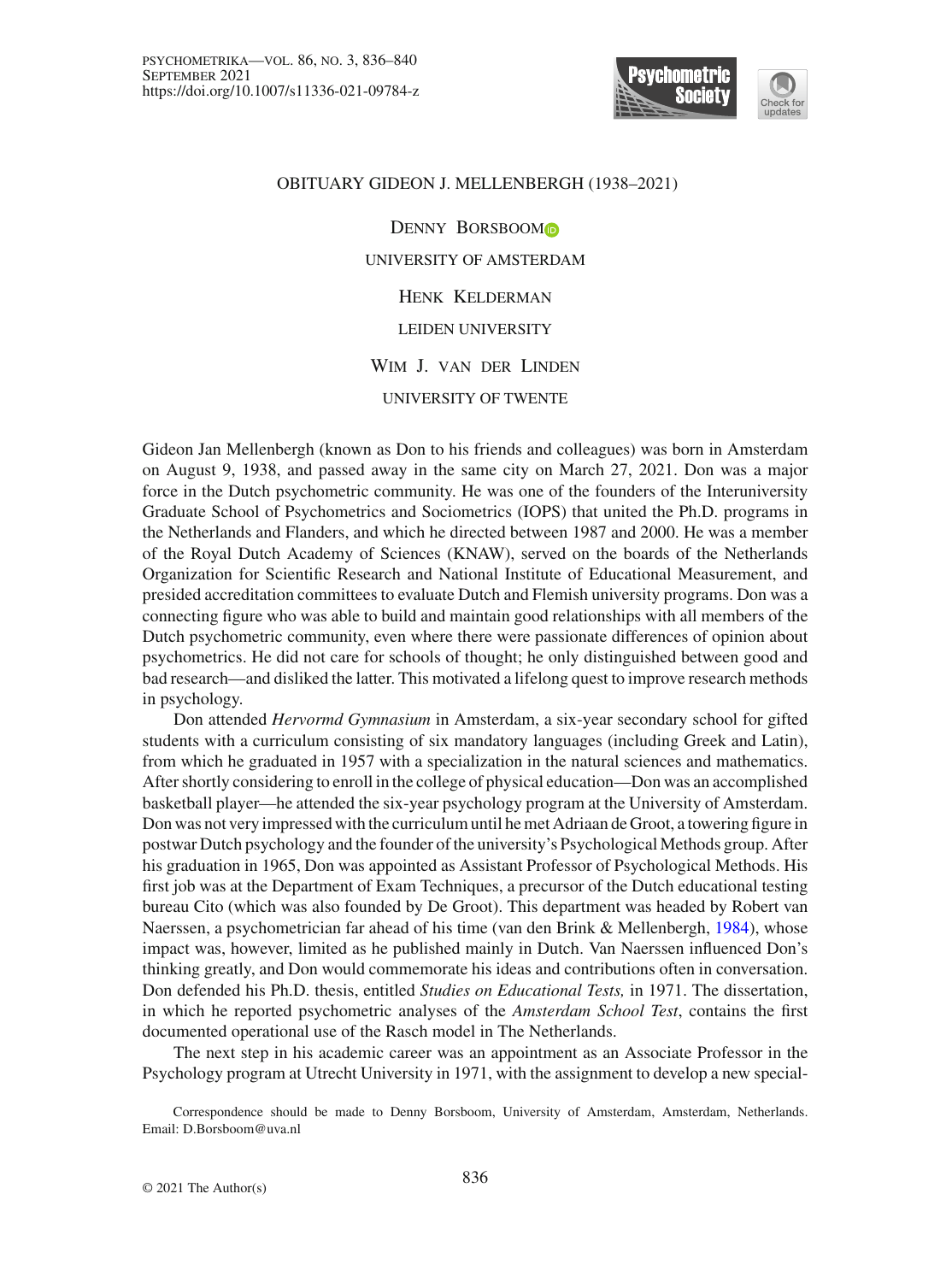ization in psychometrics. The appointment turned out to be a disappointment. One of the oddities he faced was a just transformed academic council that now included all faculty and students operating on a one-man one-vote basis. The council rejected Don's proposal for his new program because it was "too directive" according to a dominant Marxist faction (among other objections, the faction challenged the idea that professors had the authority to decide which answers to exam questions were correct). As the academic environment proved unworkable, Don decided to accept a demotion to return to his old position at Amsterdam. He did so with a bang: upon his departure, he wrote a widely distributed pamphlet lamenting the deplorable state of the department. The main problem among faculty and students, Don argued, was an addiction to "fundamental discussion." Or in his own words: "You first have to discuss your educational objectives fundamentally before you're allowed to draft a study program; you first have to discuss the position of psychology in society fundamentally before you're allowed to do any research; you first have to scrutinize your own motivation before you're allowed to open a book on psychology. Continuing the argument, you'll first have to confirm that humans descend from apes before you're allowed to eat any bananas" (Mellenbergh, [1975\)](#page-4-0).

The pamphlet hit the university administration as a bomb, was discussed in Dutch parliament, and became an important piece in promoting the no-nonsense philosophy that would gain influence in Dutch academia in the next decades. Don strongly adhered to this no-nonsense philosophy. As the son of a taxi driver, he was one of the early go-getters that gained access to quality education and the elitist bastion of the academy. In fact, one of his main complaints about the Marxist factions in Utrecht was that he found them precisely as culturally elitist as the authorities they challenged. Like so many of the socially mobile, Don was averse to nepotism and judged people solely on their potential and merit; importantly, he showed the way to many students of similar backgrounds to his own. Educational politics never ceased to interest Don, and a few months before his passing away, he completed a book manuscript with all his reflections on a history of the developments during his academic career (Mellenbergh, in preparation).

Back in Amsterdam, Don's star rose quickly. In 1982, he was offered the Chair of Psychological Methods, which had become vacant upon the retirement of Fred Kerlinger. It was remarkable that he got this appointment because the appointment of a previous candidate was blocked because he had done research for NATO. It later turned out that Don had committed the same sin, but miraculously escaped cancellation. Don led the program group of Psychological Methods until 1999 and mandatorily retired in 2003. In fact, except for his disappointment at Utrecht, the only interruptions in his career at Amsterdam were visiting professorships at the University of Chicago (1969) and University of Santiago de Compostella, Spain (1991, 1993). His abundant love for Amsterdam was not parochial though. For instance, to prepare his visits to Spain, he started learning Spanish and quickly achieved mastery of the language at a level that allowed him to lecture in Spanish.

Don had a tremendous academic offspring, and much of his influence was via his students. During his career, he was the mentor of 89 Ph.D. candidates with a completed dissertation, a stunning number that few if any psychologists working at the time could match. Of these, 43 became full professors, and no less than seven obtained a chair in research methods. Don often commemorated the adage "if it isn't published, it hasn't happened," and accordingly, he was one of the instigators of transitioning from a practice in which dissertations were books (often unpublished) to the current tradition in which the core of a dissertation is formed by a collection of some five manuscripts which are already submitted for publication or published. In total, Don thus has mentored over 400 of those manuscripts. Through his many mentorships of influential psychometricians and psychologists, Don was a major force operating in the background of twentieth-century psychology; many of his students helped to change the face of social and behavioral science. In addition, psychometricians passed on his psychometric ideas years to hundreds of bachelor students in The Netherlands through the textbook Test theory and test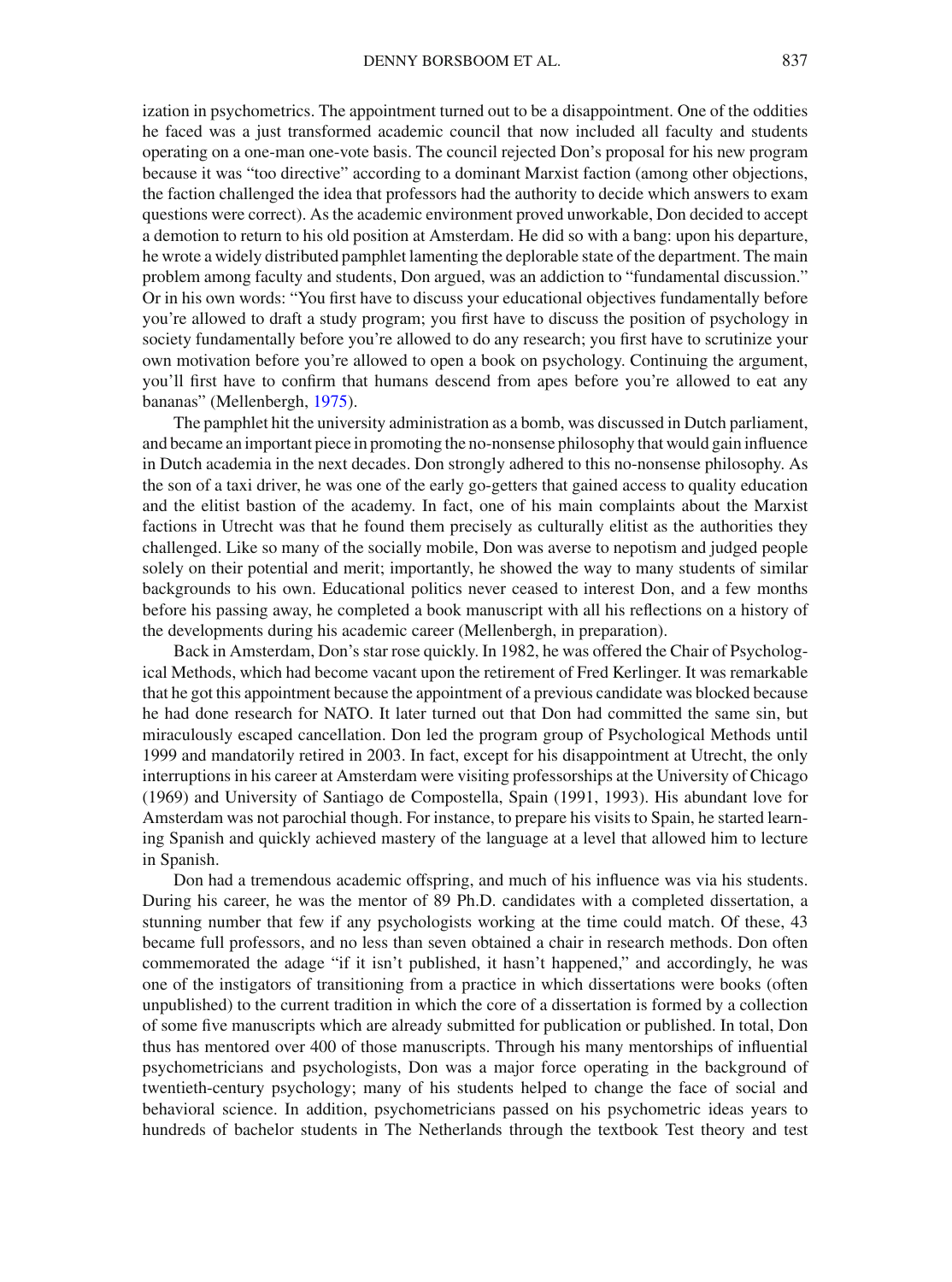#### 838 PSYCHOMETRIKA

construction, which he wrote together with Wulfert van den Brink (van den Brink & Mellenbergh, [1998\)](#page-5-1).

Many Dutch psychometricians remember Don's reading groups during which books on general topics relevant to psychometrics were studied. One particularly important reading group studied the seminal work by Bishop, Fienberg, and Holland (1975[/2007](#page-4-1)). This led to the first papers on log-linear item response theory (Mellenbergh & Vijn, [1981\)](#page-4-2), which in turn opened the door to a plethora of extensions and applications. One of these applications involved the first articulations of DIF in a form that has now become the standard—as a conditional dependence problem—and the introduction of the well-known concepts of uniform and non-uniform DIF (Mellenbergh, [1982](#page-4-3), [1985](#page-4-4), [1989\)](#page-4-5). Having been one of the first to recognize the practical power of item response theory, his next interest was in the application of statistical decision theory to educational testing, specifically its potential to solve the problems of culture fair selection and pass–fail decisions in education (Mellenbergh et al., Mellenbergh et al[.](#page-4-6) [\(1977](#page-4-6)); Mellenbergh & van der Linden, [1979,](#page-4-7) [1981;](#page-4-8) Mellenbergh, [1982;](#page-4-3) van der Linden & Mellenbergh, [1976](#page-5-2), [1977](#page-5-3)).

Less well known is Don's settlement of a terminological issue that had plagued the early psychometric literature. Until the mid-1990s, it was common to see response models for items with multiple answer categories referenced to as "polychotomous." When David Weiss, then editor of Applied Psychological Measurement, began planning a special issue on these models, he felt the need to standardize (Weiss, [1995\)](#page-5-4). He consulted Don Mellenbergh who, thanks to his training in classical Greek, was able to tell him that "dichotomous" is a contraction of "dicho" (two) and "tomous" (a cut), whereas "polytomous" is the contraction of "poly" (many) and "tomous." David Weiss accepted his explanation, standardized the language in the special issue, and ever since the use of "polychotomous" has disappeared from the literature.

Don was a generalist who typically aimed to characterize the essence of models and techniques. In the first decades of postwar psychometrics, many different latent variable models had been formulated (e.g., the IRT model, the factor model, the latent class model, etc.), often using different terminology and notation. Don was one of the first to realize that many different latent variable models could be formulated in the same framework, namely as generalized linear models where the linear predictor contained latent variables. This led to one of his most important publications, which introduced the generalized linear item response theory (GLIRT) model (Mellenbergh, [1994a](#page-4-9)). This model subsumed most of the known measurement models, including models for continuous responses, and bridged the divide between factor analysis and item response theory, so that ideas from item response theory, such as measurement precision (Mellenbergh, [1996\)](#page-4-10) and specific objectivity (Mellenbergh, [1994b](#page-4-11)), could also be applied to factor analytic models. The idea that all psychometric models basically express the same conceptual hypothesis—namely that the statistical association between different items arises from their common dependence on a latent variable—later led to conceptual investigations into the common theoretical status of latent variable models (Borsboom, Mellenbergh, & Van Heerden, [2003\)](#page-4-12).

One of the leading ideas in Don's psychometric philosophy was that Item Response Theory should be seen as a theory that describes how item response patterns arise, not just as a statistical model that summarizes the probability distribution of these item response patterns. In particular, Don viewed IRT as a theory of item response behavior (he often referred to this as a "minitheory"). As a consequence, understanding item response processes is essential to the analysis of test validity: for if one does not understand how item responses arise, one cannot understand what a test measures. This idea underwrites the articulation of validity as a causal concept, which depends crucially on the processes that transfer differences in a measured attribute into differences in item response patterns (Borsboom, Mellenbergh, & Van Heerden, [2004](#page-4-13)).

When asked why Don was so remarkably successful, a colleague once remarked: "Well, basically he has two hobbies. One is reading papers, and the other is writing them." And indeed, after his retirement in 2003, instead of withdrawing from academic life, Don started pursuing new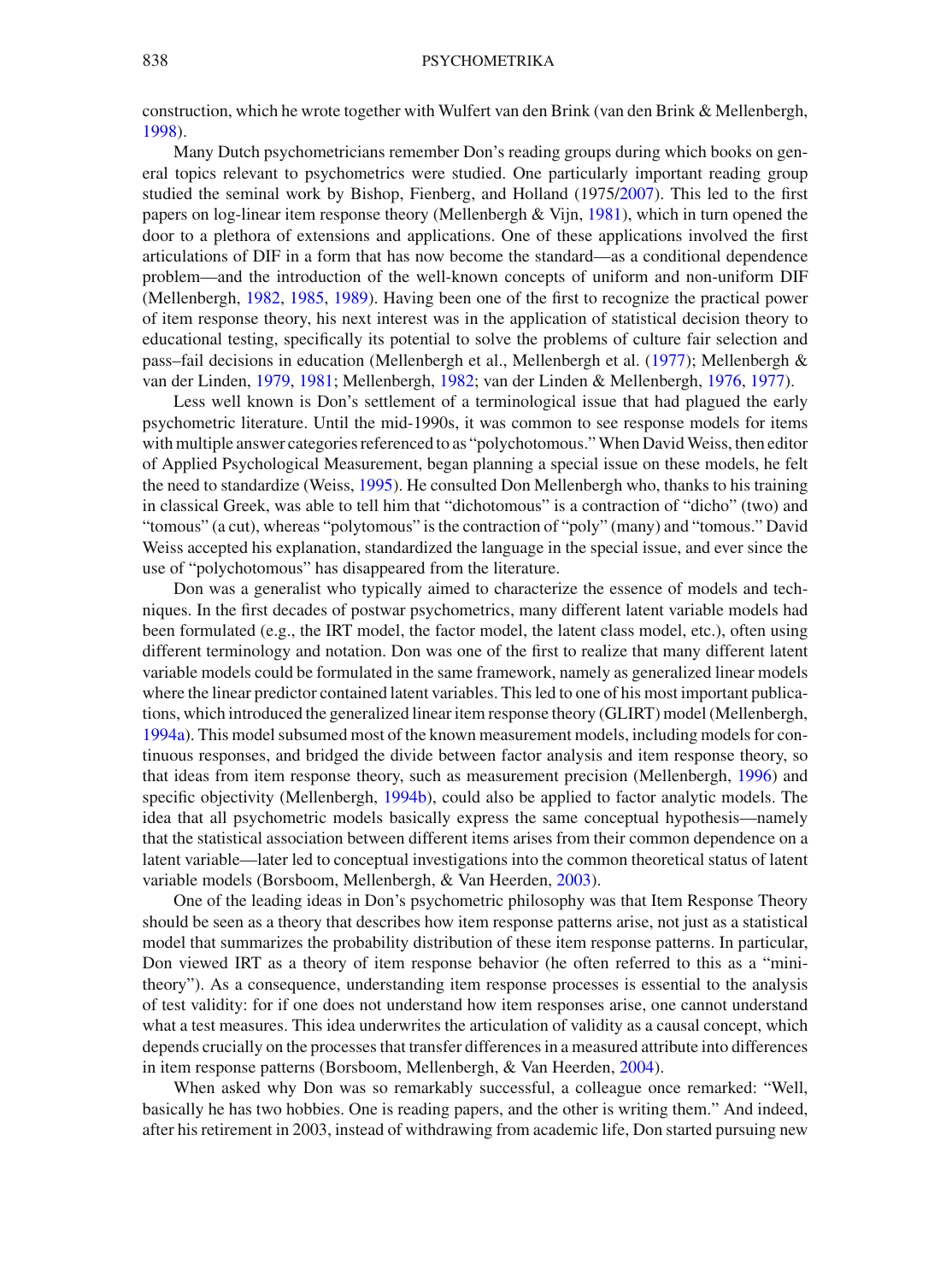topics with the vigor of a young man. Most important among these was the topic of statistical and methodological consultancy. With Herman Adér, Don developed and taught the first courses on this topic, and wrote a book to be used in education of methodologists (Adér & Mellenbergh, [2008\)](#page-4-14). Since, consultancy has become a standard element in the education of methodologists and psychometricians in The Netherlands. His next project was a new textbook of nearly 500 pages with a conceptual introduction to psychometrics (Mellenbergh, [2011\)](#page-4-15). The final years of Don's life were devoted to a book with the working title *Against Error* (a reference to Feyerabend's *Against Method*), which was eventually published as *Counteracting methodological errors in behavioral research*, no less than sixteen years after his retirement (Mellenbergh, [2019](#page-4-16)).

Don's friends and colleagues remember him as an inspiration, a person who always gave and never profited from others, and a psychometrician who left an enormous legacy. But, above all, we remember him with deep gratitude and respect.

*Denny Borsboom, Henk Kelderman, and Wim J. van der Linden*

**Open Access** This article is licensed under a Creative Commons Attribution 4.0 International License, which permits use, sharing, adaptation, distribution and reproduction in any medium or format, as long as you give appropriate credit to the original author(s) and the source, provide a link to the Creative Commons licence, and indicate if changes were made. The images or other third party material in this article are included in the article's Creative Commons licence, unless indicated otherwise in a credit line to the material. If material is not included in the article's Creative Commons licence and your intended use is not permitted by statutory regulation or exceeds the permitted use, you will need to obtain permission directly from the copyright holder. To view a copy of this licence, visit [http://creativecommons.org/licenses/by/4.0/.](http://creativecommons.org/licenses/by/4.0/)

**Publisher's Note** Springer Nature remains neutral with regard to jurisdictional claims in published maps and institutional affiliations.

#### References

- <span id="page-4-14"></span>Adér, H. J. & Mellenbergh, G. J. (with contributions by D. J. Hand). (2008). *Advising on research methods*. Huizen: Van Kessel.
- <span id="page-4-1"></span>Bishop, Y. M., Fienberg, S. E., & Holland, P. W. (2007). Discrete multivariate analysis: Theory and practice. Springer (**Original work published 1975**).
- <span id="page-4-12"></span>Borsboom, D., Mellenbergh, G. J., & Van Heerden, J. (2003). The theoretical status of latent variables. *Psychological Review*, *110*, 203–219.
- <span id="page-4-13"></span>Borsboom, D., Mellenbergh, G. J., & Van Heerden, J. (2004). The concept of validity. *Psychological Review*, *111*(4), 1061–1071.
- <span id="page-4-0"></span>Mellenbergh, G. J. (1975). De verloedering ener subfaculteit [The degeneration of a subfaculty]. *Wetenschap en Democratie*, *2*, 234–249.
- <span id="page-4-3"></span>Mellenbergh, G. J. (1982). Contingency table models for assessing item bias. *Journal of Educational Statistics*, *7*, 105–118.
- <span id="page-4-4"></span>Mellenbergh, G. J. (1985). Vraag-onzuiverheid: Definitie, detectie en onderzoek. [Item bias: definition, detection, and research]. *Nederlands Tijdschrift voor de Psychologie*, *40*, 425–435.
- <span id="page-4-5"></span>Mellenbergh, G. J. (1989). Item bias and item response theory. *International Journal of Educational Research*, *13*, 127– 143.
- <span id="page-4-9"></span>Mellenbergh, G. J. (1994a). Generalized linear item response theory. *Psychological Bulletin*, *115*, 300–307.
- <span id="page-4-11"></span>Mellenbergh, G. J. (1994b). A unidimensional latent trait model for continuous item responses. *Multivariate Behavioral Research*, *29*, 223–236.
- <span id="page-4-10"></span>Mellenbergh, G. J. (1996). Measurement precision in test score and item response models. *Psychological Methods*, *1*, 293–299.
- <span id="page-4-15"></span>Mellenbergh, G. J. (2011). *A conceptual introduction to psychometrics*. The Hague: Eleven International Publishing.
- <span id="page-4-16"></span>Mellenbergh, G. J. (2019). *Counteracting methodological errors in behavioral research*. New York: Springer.

Mellenbergh, G. J. (in preparation). *Universitaire Metamorfosen [University Metamorphoses]*.

- <span id="page-4-6"></span>Mellenbergh, G. J., Koppelaar, H., & van der Linden, W. J. (1977). Dichotomous decisions based on dichotomously scored test items: A case study. *Statistica Neerlandica*, *31*, 161–169.
- <span id="page-4-7"></span>Mellenbergh, G. J., & van der Linden, W. J. (1979). The internal and external optimality of decisions based on tests. *Applied Psychological Measurement*, *3*, 257–274.
- <span id="page-4-8"></span>Mellenbergh, G. J., & van der Linden, W. J. (1981). The linear utility model for optimal selection. *Psychometrika*, *46*, 283–293.
- <span id="page-4-2"></span>Mellenbergh, G. J., & Vijn, P. (1981). The Rasch model as a loglinear model. *Applied Psychological Measurement*, *5*, 369–376.